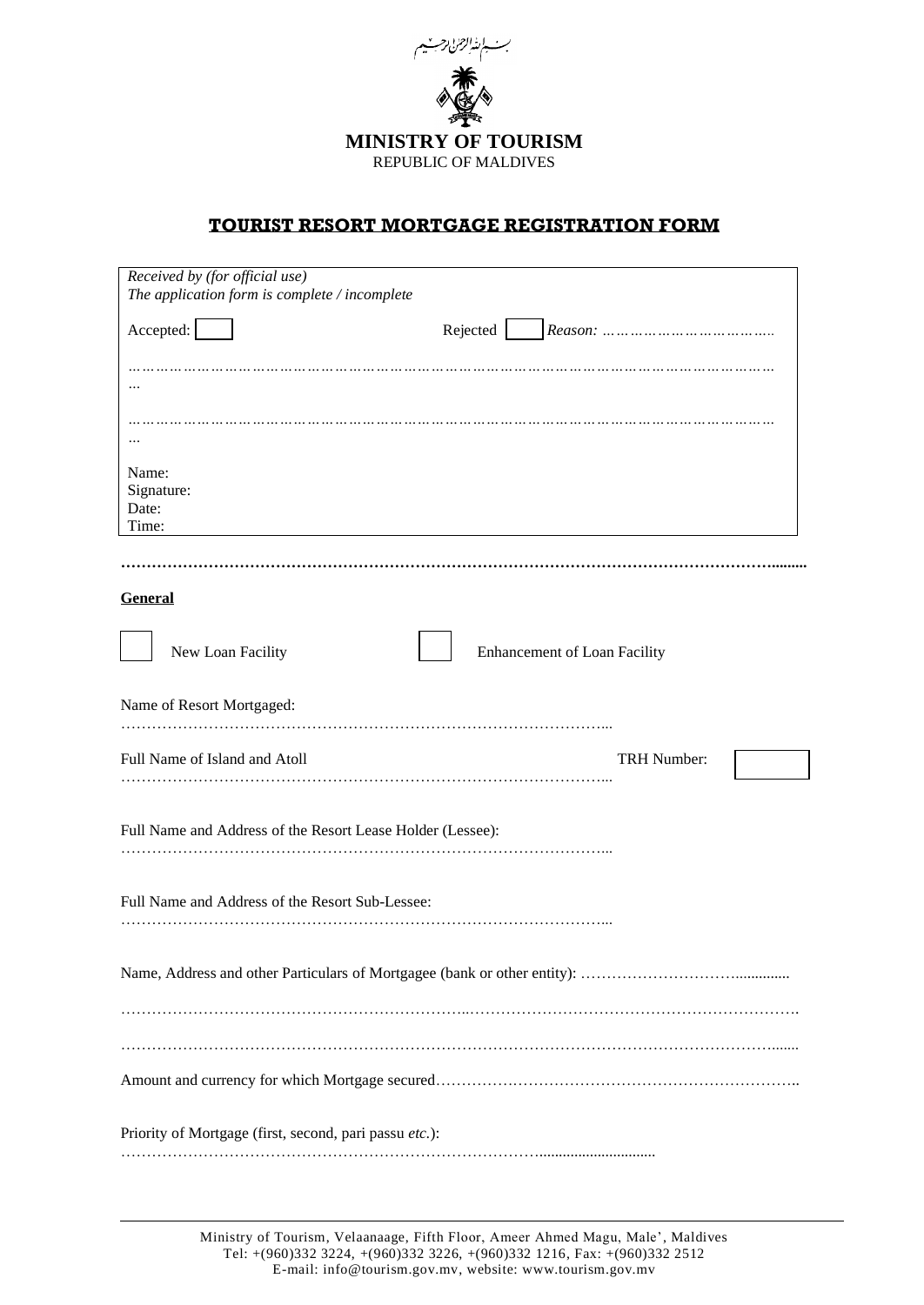| Purpose of Loan Facility: |                         |                             |
|---------------------------|-------------------------|-----------------------------|
|                           |                         | .                           |
| <b>Rights Mortgaged:</b>  | (Head) Leasehold Rights | <b>Sub-leasehold Rights</b> |

Mortgage Agreement Date/Reference Number: …………………………………………………………………………………………….

## **Records of Existing Mortgages (i.e. Head Lease and/or Sub Lease Mortgages)**

| Ministry<br>Mortgage<br>Approval<br>Letter No. &<br>Date of Issue | Date Mortgage<br>Registered<br>with Ministry | Name of<br>Mortgagor | Amount for<br>which<br>Mortgage<br>Secured | Name of<br>Mortgagee<br>(Bank or Other<br>Entity) | Mortgage<br>Agreement<br>Date/No/Ref | <b>Right Mortgaged</b><br>(Head lease/<br>Sublease) |
|-------------------------------------------------------------------|----------------------------------------------|----------------------|--------------------------------------------|---------------------------------------------------|--------------------------------------|-----------------------------------------------------|
|                                                                   |                                              |                      |                                            |                                                   |                                      |                                                     |
|                                                                   |                                              |                      |                                            |                                                   |                                      |                                                     |
|                                                                   |                                              |                      |                                            |                                                   |                                      |                                                     |
|                                                                   |                                              |                      |                                            |                                                   |                                      |                                                     |
|                                                                   |                                              |                      |                                            |                                                   |                                      |                                                     |
|                                                                   |                                              |                      |                                            |                                                   |                                      |                                                     |
|                                                                   |                                              |                      |                                            |                                                   |                                      |                                                     |
|                                                                   |                                              |                      |                                            |                                                   |                                      |                                                     |
|                                                                   |                                              |                      |                                            |                                                   |                                      |                                                     |
|                                                                   |                                              |                      |                                            |                                                   |                                      |                                                     |
|                                                                   |                                              |                      |                                            |                                                   |                                      |                                                     |

## **Party Requesting Registration of the Mortgage**

| <b>Permanent Address:</b>                       |                                    |         |
|-------------------------------------------------|------------------------------------|---------|
|                                                 |                                    |         |
|                                                 |                                    |         |
| Company Registration No./ Passport/ ID Card No: |                                    |         |
|                                                 |                                    |         |
|                                                 | $Fax: \ldots \ldots \ldots \ldots$ | e-mail: |

Ministry of Tourism, Velaanaage, Fifth Floor, Ameer Ahmed Magu, Male', Maldives Tel: +(960)332 3224, +(960)332 3226, +(960)332 1216, Fax: +(960)332 2512 E-mail: info@tourism.gov.mv, website: www.tourism.gov.mv